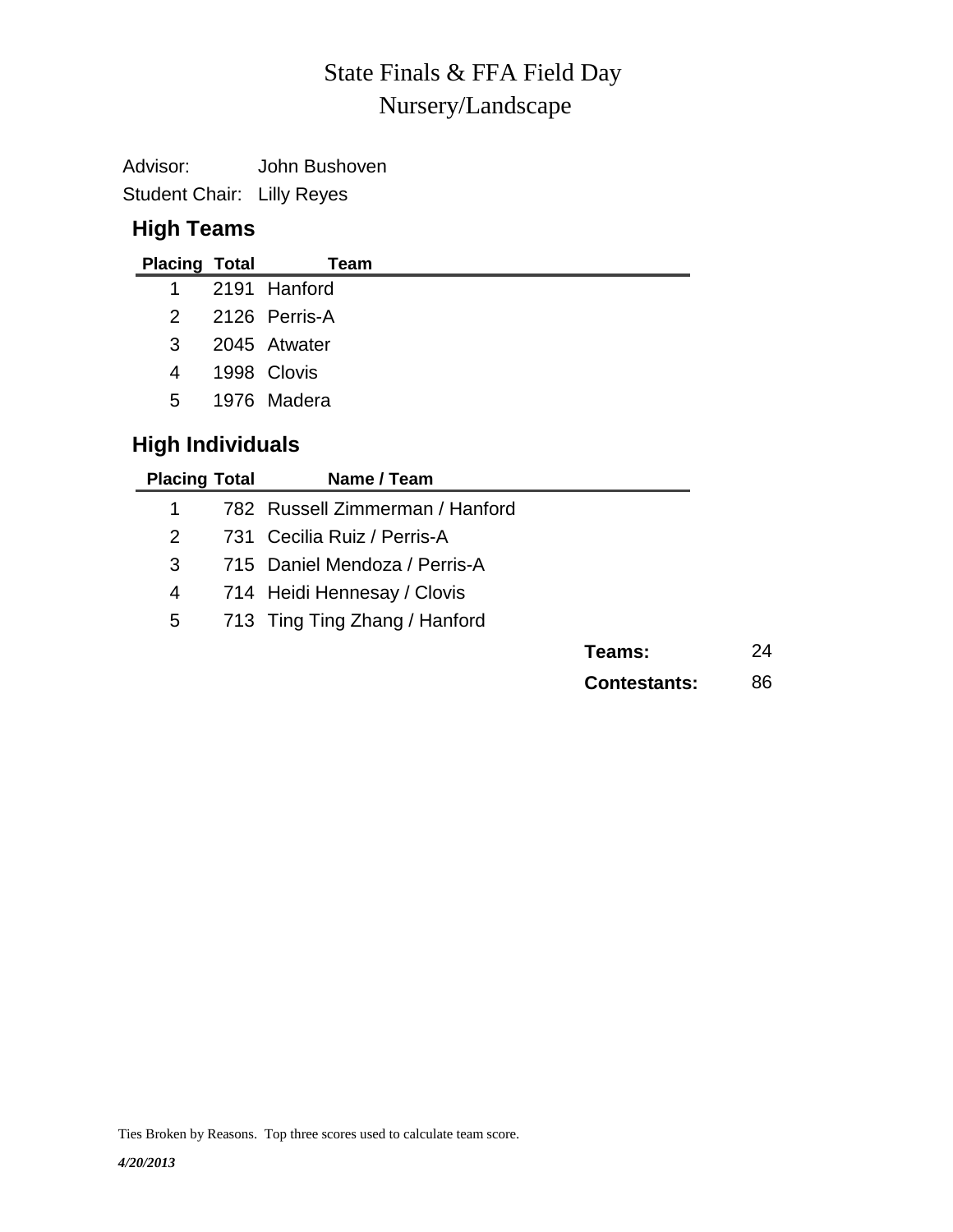| <b>Individual Results</b> |
|---------------------------|
|---------------------------|

|                        | Trees | Shrubs | Flats | Reasons 1 -<br><b>Trees</b> | Reasons II -<br>Shrubs | Transplant | $\rm ID$ | Written Test | Tie | Total    | Place                   |
|------------------------|-------|--------|-------|-----------------------------|------------------------|------------|----------|--------------|-----|----------|-------------------------|
| <b>Ann Sobrato</b>     |       |        |       |                             |                        |            |          |              |     | 1295     | 15                      |
| Morgan Rowe            | 15    | 39     | 37    | 41                          | 40                     | 27         | 52       | 100          | 81  | 351 *    | 73                      |
| Niamh Haller           | 47    | 39     | 35    | 47                          | 40                     | 35         | 56       | 80           | 87  | 379 *    | 62                      |
| <b>Nick Williams</b>   | 47    | 39     | 27    | 50                          | 30                     | 40         | 196      | 136          | 80  | 565*     | 26                      |
| <b>Atwater</b>         |       |        |       |                             |                        |            |          |              |     | 2045     | $\overline{3}$          |
| <b>Edith Duran</b>     | 25    | 33     | 31    | 48                          | 33                     | 45         | 212      | 140          | 81  | 567      | 25                      |
| Mayra Henandez         | 24    | 39     | 27    | 48                          | 44                     | 47         | 324      | 156          | 92  | 709 *    | 6                       |
| <b>Taylor Ferreira</b> | 50    | 39     | 27    | 50                          | 42                     | 45         | 296      | 128          | 92  | 677*     | 10                      |
| Valorie Hasko          | 50    | 39     | 31    | 50                          | 46                     | 39         | 272      | 132          | 96  | 659 * 12 |                         |
| <b>Clovis</b>          |       |        |       |                             |                        |            |          |              |     | 1998     | $\overline{\mathbf{4}}$ |
| <b>Breanna Neufeld</b> | 25    | 39     | 31    | 46                          | 42                     | 45         | 244      | 124          | 88  | 596      | 23                      |
| Heidi Hennesay         | 22    | 39     | 31    | 50                          | 42                     | 46         | 340      | 144          | 92  | $714*$   | $\overline{4}$          |
| Ly Vang                | 18    | 33     | 27    | 48                          | 30                     | 48         | 316      | 124          | 78  | 644*     | 16                      |
| Stephanie Kaufmann     | 36    | 39     | 27    | 42                          | 43                     | 45         | 280      | 128          | 85  | 640 * 17 |                         |
| Escalon-A              |       |        |       |                             |                        |            |          |              |     | 1094     | <u>19</u>               |
| Ashley Barreta         | 47    | 33     | 27    | 47                          | 30                     | 37         | 16       | 68           | 77  | 305 *    | 81                      |
| <b>Ashley Grass</b>    | 34    | 34     | 29    | 42                          | 25                     | 30         | 92       | 96           | 67  | 382 *    | 61                      |
| Jordyn Walden          | 25    | 46     | 29    | 42                          | 5                      | 36         | 92       | 132          | 47  | 407*     | 52                      |
| Matilde Cebreros       | 31    | 46     | 38    | 30                          | 29                     | 20         | 28       | 72           | 59  | 294      | 84                      |
| Escalon-B              |       |        |       |                             |                        |            |          |              |     | 999      | 21                      |
| <b>Brooke Davis</b>    | 23    | 33     | 27    | 39                          | 25                     | 23         | 24       | 100          | 64  | 294      | 83                      |
| <b>Frankie Bowers</b>  | 31    | 38     | 29    | 42                          | 38                     | 22         | 32       | 92           | 80  | 324 *    | 77                      |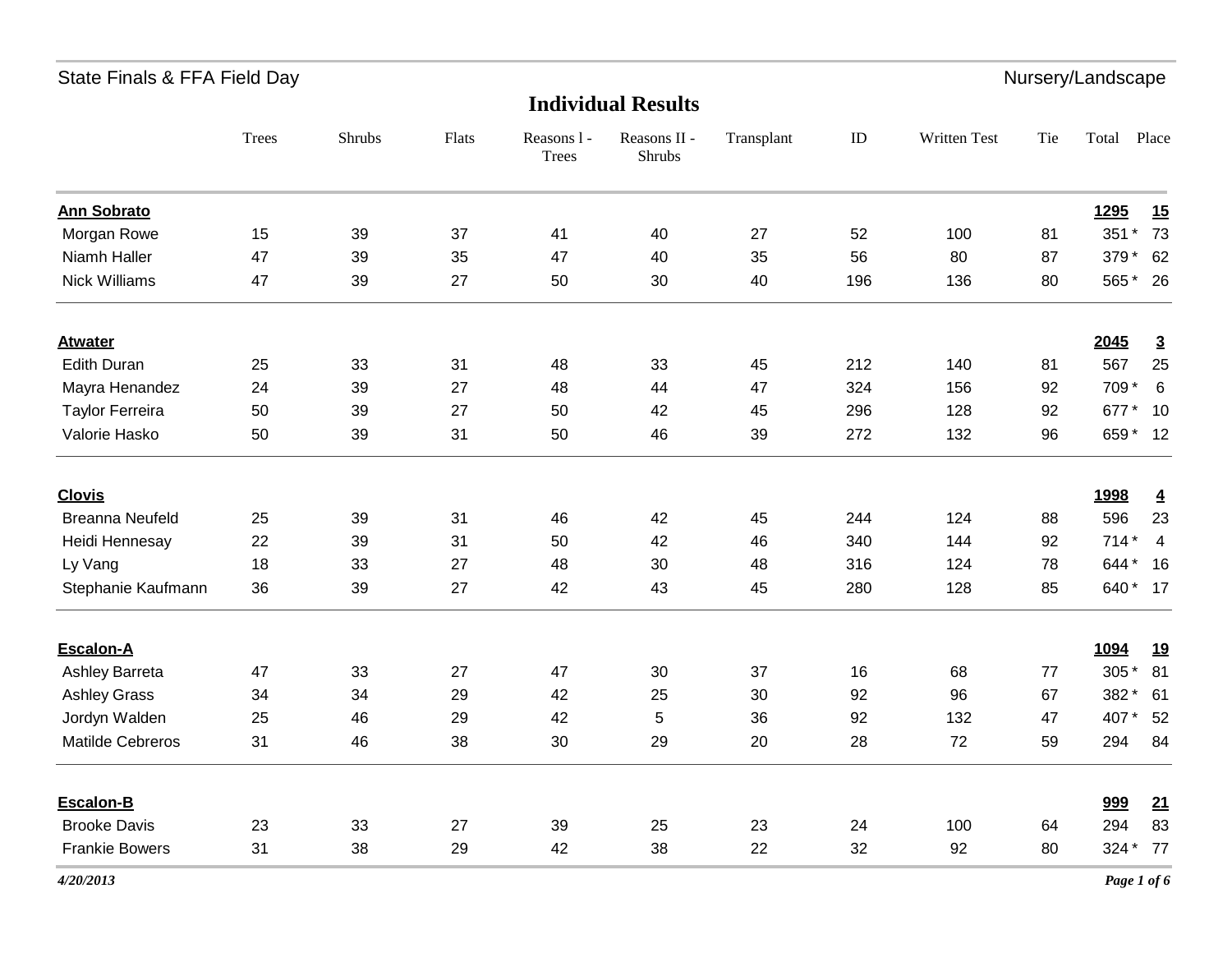|                           | Trees | Shrubs | Flats | Reasons 1 -<br>Trees | Reasons II -<br>Shrubs | Transplant | $\rm ID$ | Written Test | Tie | Total    | Place          |
|---------------------------|-------|--------|-------|----------------------|------------------------|------------|----------|--------------|-----|----------|----------------|
| Kylie Burriss             | 47    | 37     | 29    | 39                   | 20                     | 16         | 24       | 96           | 59  | 308      | 80             |
| <b>Mallory Schultz</b>    | 42    | 39     | 29    | 39                   | 30                     | 15         | 52       | 116          | 69  | 362*     | 69             |
| Marisa Viera              | 48    | 39     | 35    | 48                   | 9                      | 22         | 12       | 100          | 57  | 313* 79  |                |
| <b>Etna</b>               |       |        |       |                      |                        |            |          |              |     | 1117     | <u>18</u>      |
| Rebecca Bingham           | 44    | 34     | 27    | 44                   | 35                     | 24         | 24       | 132          | 79  | 364*     | 66             |
| Savannah Postma           | 15    | 46     | 31    | 43                   | 29                     | 29         | 72       | 120          | 72  | 385*     | 58             |
| <b>Shasta Stewart</b>     | 18    | 39     | 27    | 30                   | 38                     | 28         | 84       | 104          | 68  | 368 *    | 64             |
| <b>Fallbrook</b>          |       |        |       |                      |                        |            |          |              |     | 1641     | 8              |
| <b>Christian Richmond</b> | 36    | 39     | 27    | 40                   | 30                     | 36         | 140      | 144          | 70  | 492 *    | 38             |
| Josh Ellithorpe           | 25    | 39     | 27    | 43                   | 33                     | 32         | 96       | 104          | 76  | 399      | 55             |
| Juan Lemus                | 36    | 39     | 27    | 44                   | 45                     | 43         | 196      | 132          | 89  | 562*     | 27             |
| <b>Richie Sherman</b>     | 47    | 47     | 31    | 42                   | 30                     | 42         | 192      | 156          | 72  | 587 * 24 |                |
| <b>Fowler</b>             |       |        |       |                      |                        |            |          |              |     | 1368     | 13             |
| Benjamin Espudo           | 22    | 39     | 31    | 48                   | 30                     | 40         | 224      | 168          | 78  | 602*     | 20             |
| <b>Brittany Pimmental</b> | 47    | 46     | 27    | 41                   | $\overline{c}$         | 37         | 60       | 124          | 43  | 384 *    | 59             |
| Esmeralda Luna            | 22    | 46     | 39    | 39                   | 35                     | 25         | 68       | 108          | 74  | 382*     | 60             |
| Sarah Adame               | 47    | 46     | 31    | 47                   | 35                     | 26         | 40       | 84           | 82  | 356      | 71             |
| <b>Hanford</b>            |       |        |       |                      |                        |            |          |              |     | 2191     | $\mathbf{1}$   |
| <b>Hunter Brown</b>       | 30    | 39     | 27    | 48                   | 40                     | 39         | 164      | 104          | 88  | 491      | 39             |
| Russell Zimmerman         | 41    | 39     | 31    | 50                   | 45                     | 40         | 368      | 168          | 95  | 782*     | $\overline{1}$ |
| Savanah Rhine             | 40    | 39     | 27    | 45                   | 45                     | 40         | 316      | 144          | 90  | 696*     | $\overline{7}$ |
| Ting Ting Zhang           | 47    | 39     | 27    | 47                   | 46                     | 39         | 340      | 128          | 93  | $713*$   | $-5$           |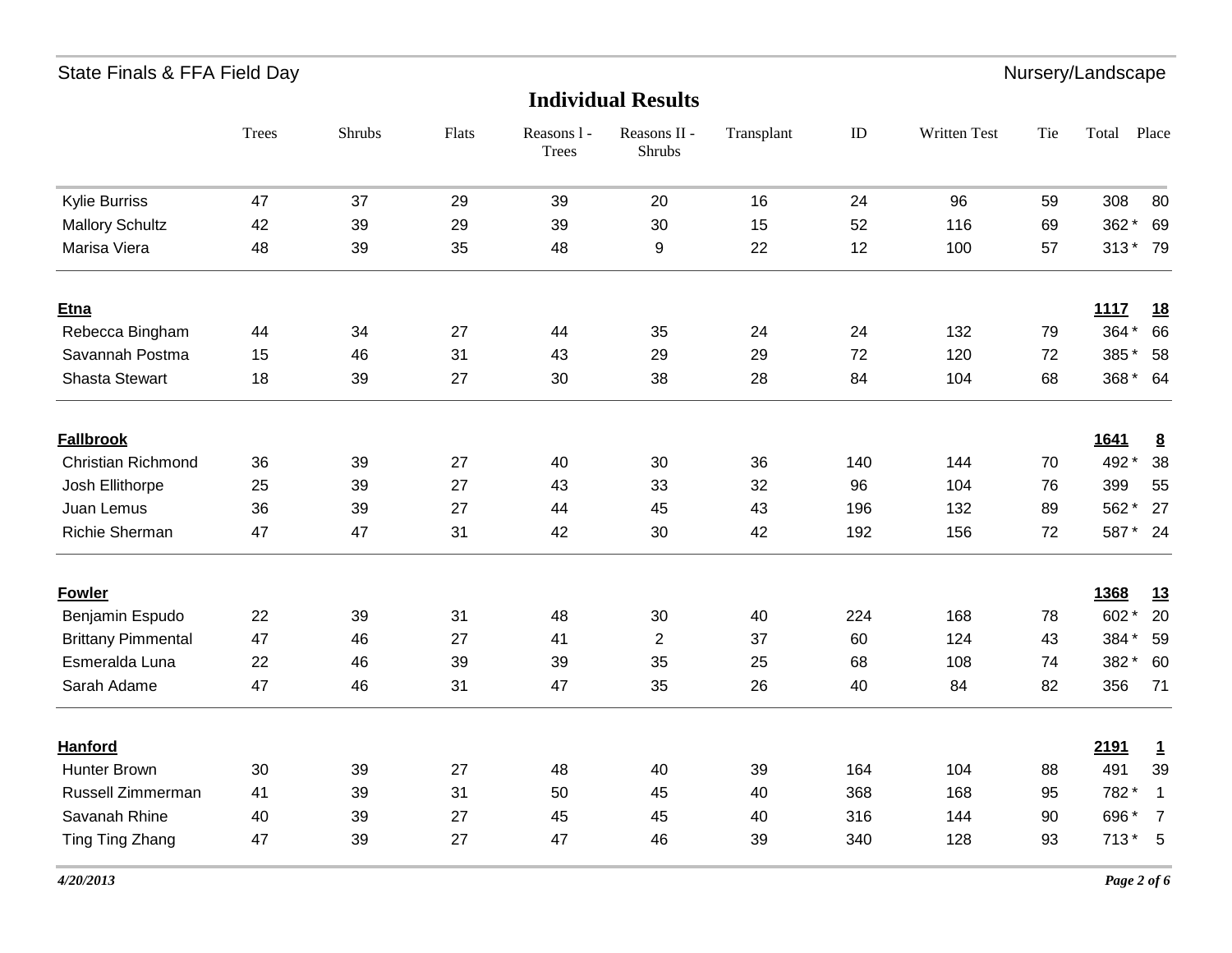**Individual Results**

|                                      | <b>Trees</b> | Shrubs   | Flats    | Reasons 1 -<br><b>Trees</b> | Reasons II -<br>Shrubs | Transplant | $\rm ID$ | Written Test | Tie      | Total                | Place           |
|--------------------------------------|--------------|----------|----------|-----------------------------|------------------------|------------|----------|--------------|----------|----------------------|-----------------|
|                                      |              |          |          |                             |                        |            |          |              |          |                      |                 |
| <b>Hemet</b>                         |              |          |          |                             |                        |            |          |              |          | 1136                 | 17              |
| <b>Chris Guiterrez</b>               | 23           | 46       | 28       | 48                          | 35                     | 39         | 40       | 80           | 83       | 339 *                | 75              |
| Elizabeth Hudson<br>Gayle Wasserking | 40<br>44     | 46<br>46 | 31<br>35 | 42<br>44                    | 23<br>40               | 38<br>28   | 72<br>64 | 100<br>104   | 65<br>84 | 392 * 57<br>405 * 53 |                 |
| <b>Kerman</b>                        |              |          |          |                             |                        |            |          |              |          | 1396                 | 11              |
| Breanna Gunzalez                     | 21           | 33       | 31       | 36                          | 30                     | 30         | 164      | 104          | 66       | 449*                 | 46              |
| Kristyn Wealherson                   | 18           | 33       | 27       | 43                          | 35                     | 38         | 220      | 128          | 78       | 542 * 28             |                 |
| <b>Mark Morales</b>                  | 44           | 39       | 39       | 42                          | 25                     | 28         | 112      | 76           | 67       | 405 * 54             |                 |
| <b>Las Plumas</b>                    |              |          |          |                             |                        |            |          |              |          | 1836                 | $6\overline{6}$ |
| Mary Pekarek                         | 22           | 39       | 31       | 40                          | 30                     | 39         | 172      | 112          | 70       | 485                  | 41              |
| Sara Douglas                         | 44           | 39       | 27       | 44                          | 45                     | 34         | 272      | 148          | 89       | 653* 14              |                 |
| Sergio Soria                         | 50           | 29       | 31       | 49                          | 46                     | 36         | 324      | 116          | 95       | 681* 8               |                 |
| <b>Stephanie Peoples</b>             | 48           | 46       | 31       | 50                          | 30                     | 37         | 136      | 124          | 80       | 502 * 35             |                 |
| Las Plumas-B                         |              |          |          |                             |                        |            |          |              |          | <b>472</b>           | 24              |
| Emilio Garcia                        | 41           | 39       | 29       | 44                          | 44                     | 31         | 100      | 144          | 88       | 472 * 42             |                 |
| <b>Littlerock</b>                    |              |          |          |                             |                        |            |          |              |          | 1463                 | <u>10</u>       |
| <b>Andrew Montez</b>                 | 18           | 39       | 27       | 46                          | 28                     | 35         | 60       | 100          | 74       | 353                  | 72              |
| Clarissa Samano                      | 24           | 47       | 35       | 45                          | 40                     | 36         | 144      | 124          | 85       | 495 *                | 36              |
| Leslie Shows                         | 48           | 50       | 32       | 47                          | 28                     | 29         | 76       | 56           | 75       | 366*                 | 65              |
| <b>Tyas Shorter</b>                  | 50           | 34       | 27       | 50                          | 38                     | 35         | 236      | 132          | 88       | 602 * 19             |                 |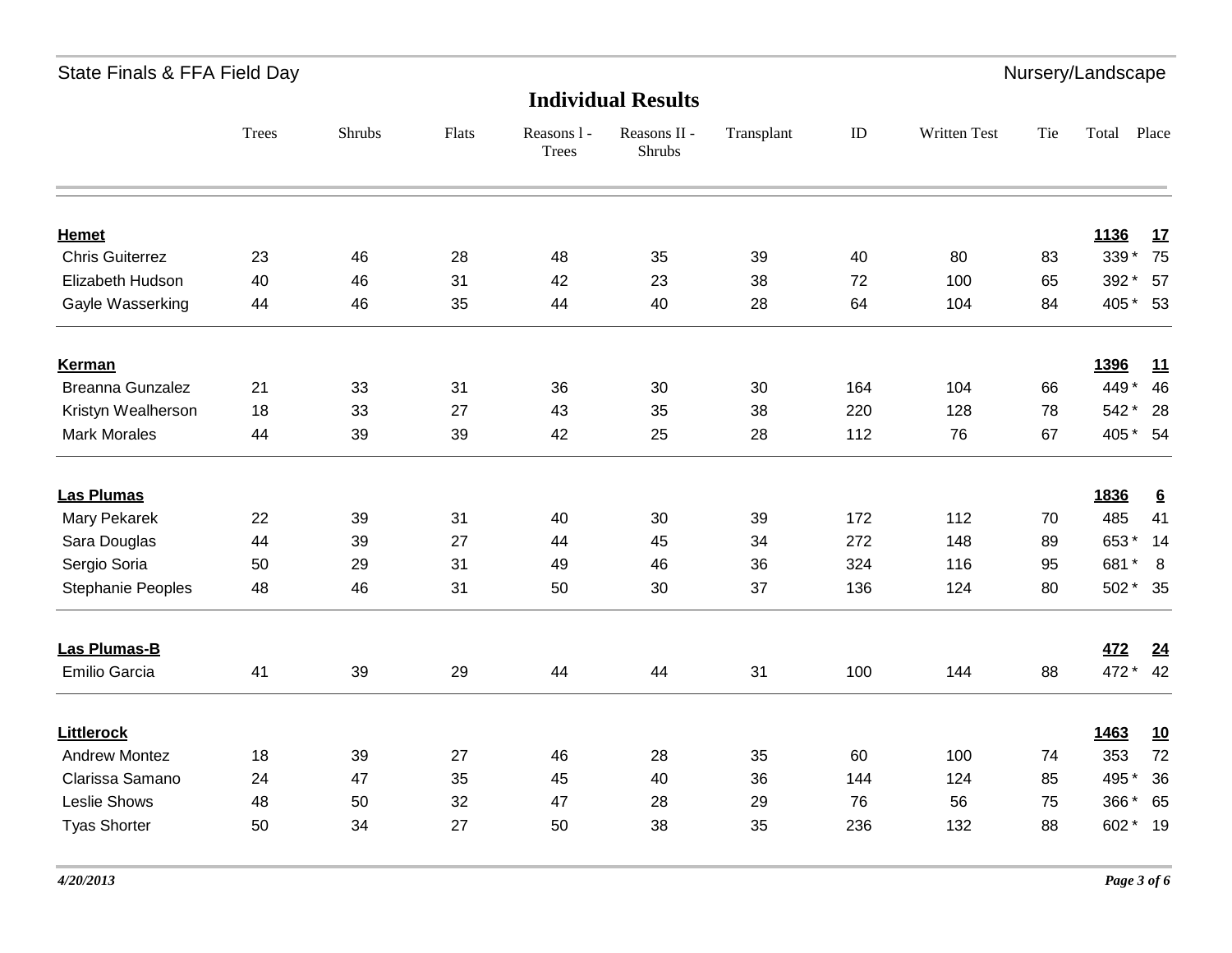**Individual Results**

|                          | <b>Trees</b> | Shrubs | Flats | Reasons 1 -<br><b>Trees</b> | Reasons II -<br>Shrubs | Transplant | ID  | Written Test | Tie | Total    | Place          |
|--------------------------|--------------|--------|-------|-----------------------------|------------------------|------------|-----|--------------|-----|----------|----------------|
| <b>Los Molinos</b>       |              |        |       |                             |                        |            |     |              |     | 1800     | Z              |
| Adrian Garcia            | 47           | 39     | 27    | 50                          | 32                     | 45         | 252 | 116          | 82  | 608*     | 18             |
| <b>Austin Hall</b>       | 41           | 39     | 27    | 47                          | 45                     | 45         | 192 | 160          | 92  | 596 *    | 22             |
| <b>Bridget Cosio</b>     | 44           | 39     | 27    | 50                          | 43                     | 37         | 252 | 104          | 93  | 596 *    | 21             |
| Cynthia Barajas          | 15           | 39     | 31    | 41                          | 30                     | 41         | 188 | 132          | 71  | 517      | 33             |
| <b>Madera</b>            |              |        |       |                             |                        |            |     |              |     | 1976     | $\overline{5}$ |
| <b>Crystal Bazante</b>   | 43           | 33     | 31    | 45                          | 28                     | 35         | 280 | 160          | 73  | 655*     | 13             |
| <b>Quinn Shippey</b>     | 47           | 33     | 32    | 47                          | 35                     | 39         | 164 | 132          | 82  | 529      | 30             |
| Suzana Perez             | 17           | 39     | 37    | 45                          | 35                     | 35         | 312 | 152          | 80  | 672*     | 11             |
| Vanessa Durante          | 43           | 33     | 37    | 39                          | 29                     | 40         | 272 | 156          | 68  | 649 * 15 |                |
| <b>Menifee-Heritage</b>  |              |        |       |                             |                        |            |     |              |     | 1308     | <u>14</u>      |
| Abigail Banks            | 15           | 33     | 35    | 40                          | 28                     | 36         | 108 | 116          | 68  | $411*$   | 50             |
| <b>Cassidy Steenbock</b> | 25           | 35     | 31    | 45                          | 44                     | 31         | 176 | 148          | 89  | 535*     | 29             |
| <b>Kristin Martin</b>    | 41           | 33     | 31    | 43                          | 30                     | 28         | 52  | 104          | 73  | 362 * 68 |                |
| <b>Patterson</b>         |              |        |       |                             |                        |            |     |              |     | 968      | 22             |
| Guadalupe Ventura        | 15           | 46     | 31    | 30                          | 30                     | 25         | 24  | 96           | 60  | 297*     | 82             |
| Sara Coble               | 21           | 39     | 39    | 39                          | 27                     | 30         | 52  | 84           | 66  | 331 * 76 |                |
| Vanessa Duran            | 47           | 39     | 49    | 36                          | 32                     | 25         | 32  | 80           | 68  | 340 * 74 |                |
| Perris-A                 |              |        |       |                             |                        |            |     |              |     | 2126     | $\overline{2}$ |
| Cecilia Ruiz             | 50           | 39     | 29    | 50                          | 35                     | 40         | 348 | 140          | 85  | 731 *    | $\overline{2}$ |
| Daniel Mendoza           | 23           | 39     | 37    | 35                          | 41                     | 40         | 356 | 144          | 76  | $715*3$  |                |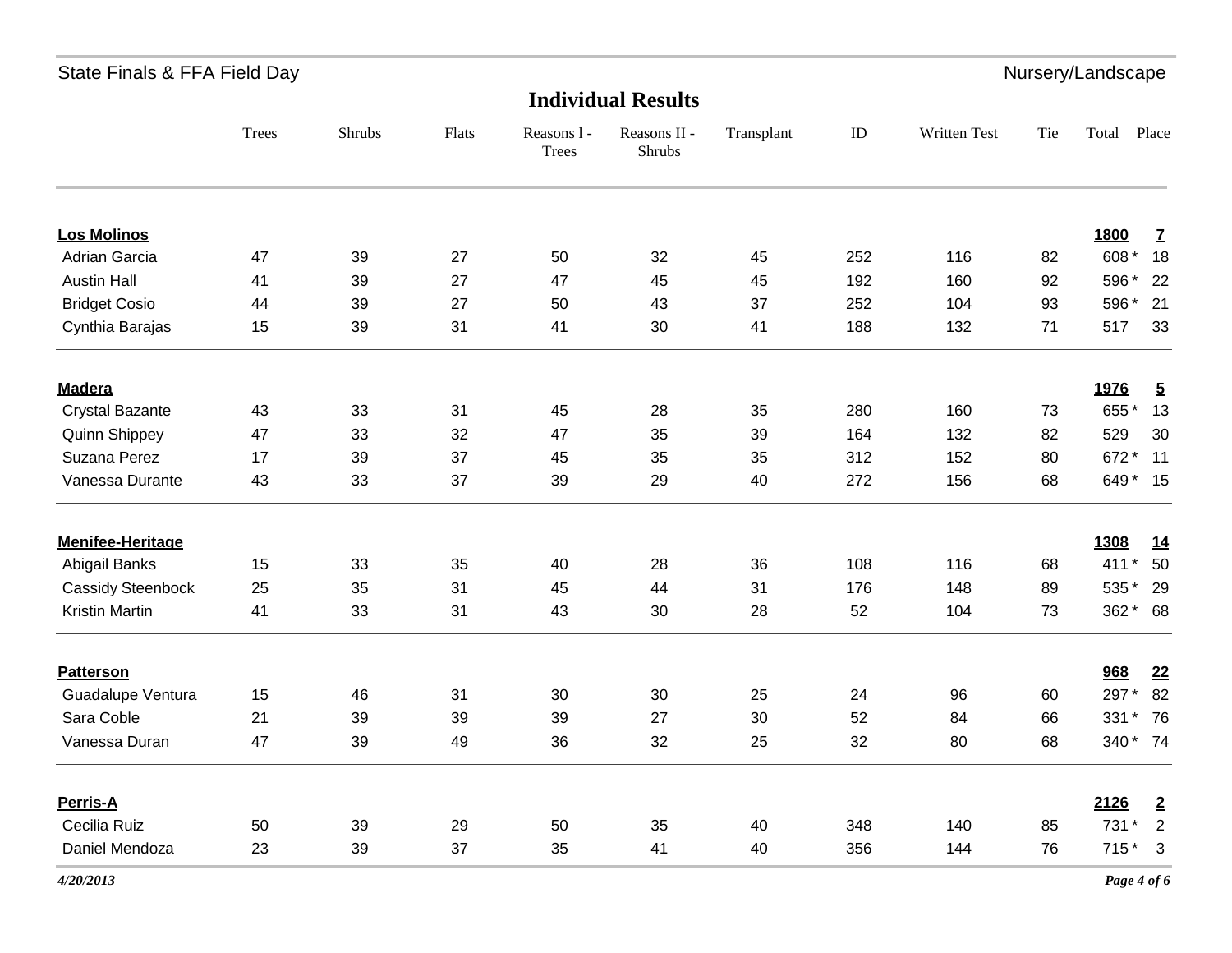| Nursery/Landscape<br>State Finals & FFA Field Day |              |        |       |                             |                           |            |     |              |     |            |           |
|---------------------------------------------------|--------------|--------|-------|-----------------------------|---------------------------|------------|-----|--------------|-----|------------|-----------|
|                                                   |              |        |       |                             | <b>Individual Results</b> |            |     |              |     |            |           |
|                                                   | <b>Trees</b> | Shrubs | Flats | Reasons 1 -<br><b>Trees</b> | Reasons II -<br>Shrubs    | Transplant | ID  | Written Test | Tie | Total      | Place     |
| Daniel Van Patten                                 | 25           | 39     | 27    | 39                          | 48                        | 30         | 328 | 144          | 87  | 680* 9     |           |
| Joceyln Martinez                                  | 25           | 39     | 31    | 46                          | 45                        | 24         | 212 | 104          | 91  | 526        | 31        |
| Perris-B                                          |              |        |       |                             |                           |            |     |              |     | <b>767</b> | 23        |
| Andrew Haley                                      | 29           | 46     | 31    | 42                          | 35                        | 25         | 80  | 108          | 77  | 396 *      | 56        |
| <b>Erick Preciado</b>                             | 34           | 35     | 27    | 37                          | 25                        | 37         | 68  | 108          | 62  | 371* 63    |           |
| <b>Porterville</b>                                |              |        |       |                             |                           |            |     |              |     | 1289       | <u>16</u> |
| Brayden Wylie                                     | 23           | 39     | 27    | 40                          | 30                        | 32         | 92  | 136          | 70  | 419*       | 47        |
| <b>Israel Cruz</b>                                | 18           | 46     | 29    | 39                          | 37                        | 25         | 108 | 108          | 76  | 410 * 51   |           |
| Kyle Marshall                                     | 24           | 39     | 27    | 42                          | 42                        | 30         | 112 | 144          | 84  | 460 * 45   |           |
| Zane Sandborg                                     | 29           | 34     | 27    | 40                          | 23                        | 15         | 64  | 128          | 63  | 360        | 70        |
| <b>Reedley</b>                                    |              |        |       |                             |                           |            |     |              |     | 1085       | <u>20</u> |
| Lorena Negrek                                     | 22           | 46     | 29    | 39                          | 37                        | 21         | 4   | 56           | 76  | 254 *      | 85        |
| Melissa Jacoby                                    | 30           | 39     | 31    | 46                          | 28                        | 39         | 172 | 124          | 74  | 509 *      | 34        |
| Sal Diaz                                          | 43           | 43     | 45    | 28                          | 12                        | 16         | 8   | 4            | 40  | 199        | 86        |
| Victoria Gray                                     | 23           | 29     | 27    | 30                          | 21                        | 20         | 76  | 96           | 51  | 322 * 78   |           |
| Sonoma                                            |              |        |       |                             |                           |            |     |              |     | 1372       | <u>12</u> |
| Alexandra Kasper                                  | 34           | 46     | 27    | 48                          | 44                        | 38         | 128 | 124          | 92  | 489*       | 40        |
| Gabby Reed                                        | 17           | 39     | 27    | 42                          | 40                        | 25         | 76  | 96           | 82  | 362        | 67        |
| Paige Knef                                        | 23           | 39     | 27    | 43                          | 30                        | 30         | 100 | 120          | 73  | 412 * 49   |           |
| <b>Rick Taggesell</b>                             | 22           | 39     | 27    | 39                          | 41                        | 39         | 140 | 124          | 80  | 471 * 43   |           |

### **West Valley-Cottonwood 1475 9**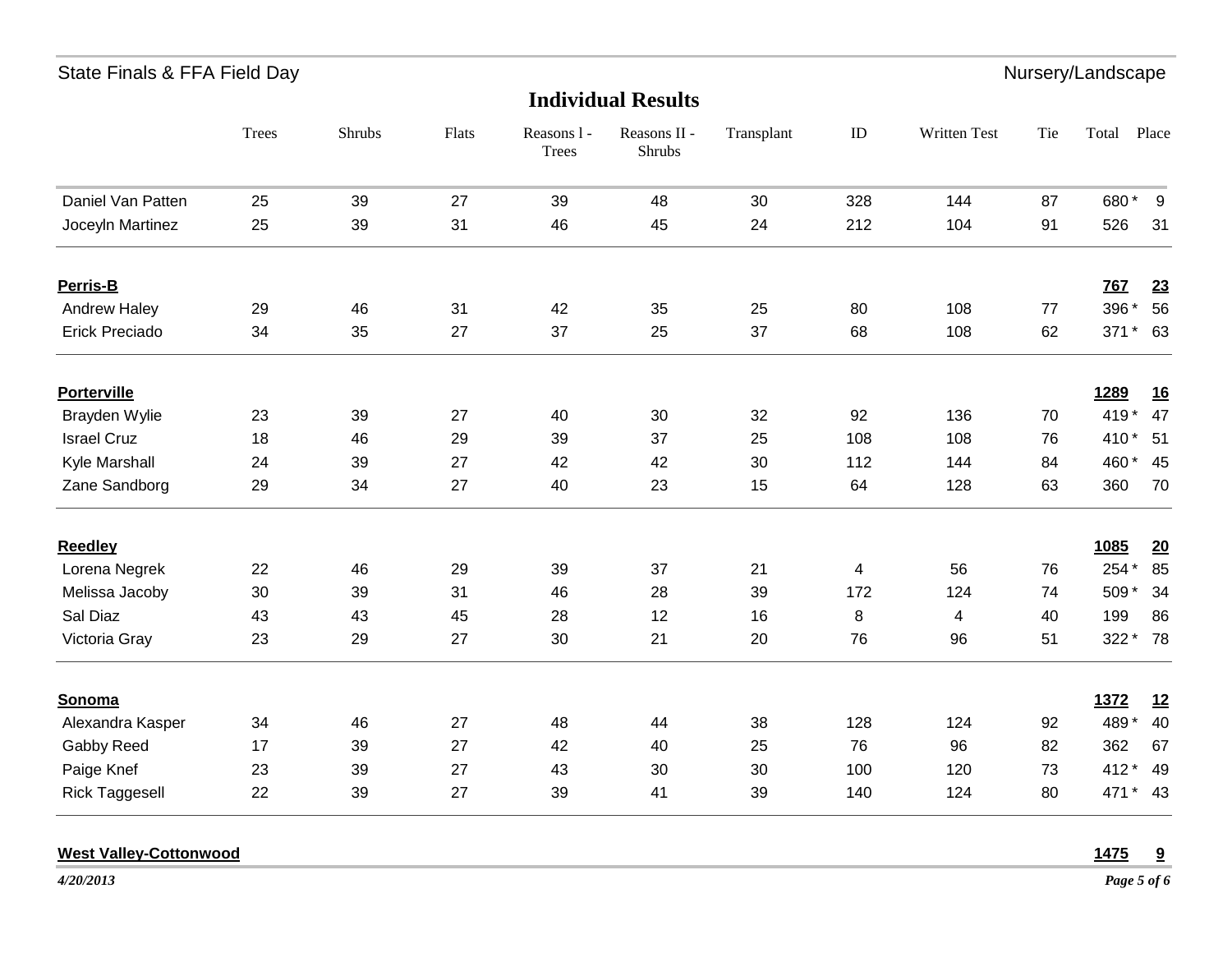## **Individual Results**

|                       | <b>Trees</b> | <b>Shrubs</b> | Flats | Reasons 1 -<br>Trees | Reasons II -<br><b>Shrubs</b> | Transplant | ID  | <b>Written Test</b> | Tie | Total  | Place |
|-----------------------|--------------|---------------|-------|----------------------|-------------------------------|------------|-----|---------------------|-----|--------|-------|
| <b>Jessica Norris</b> | 25           | 39            | 31    | 38                   | 40                            | 37         | 168 | 116                 | 78  | 494 *  | - 37  |
| Megan Brown           | 40           | 39            | 29    | 44                   | 23                            | 32         | 108 | 104                 | 67  | 419    | 48    |
| <b>Taylor Pittore</b> | 47           | 39            | 27    | 47                   | 42                            | 27         | 152 | 136                 | 89  | $517*$ | 32    |
| Wyatt Johnston        | 22           | 39            | 31    | 35                   | 35                            | 38         | 148 | 116                 | 70  | 464*   | 44    |

Ties Broken by Reasons. Top three scores used to calculate team score.  $\blacksquare$ 

| <b>Class</b>           | Max Score Official Cut 1 Cut 2 Cut 3 |      |   |   |   |
|------------------------|--------------------------------------|------|---|---|---|
| 01 Trees               | 50                                   | 1234 | 3 | 2 | 6 |
| 02 Shrubs              | 50                                   | 1234 | 1 | 3 | 3 |
| 03 Flats               | 50                                   | 1234 | 1 | 2 | 4 |
| 04 Reasons I - Trees   | 50                                   |      |   |   |   |
| 05 Reasons II - Shrubs | 50                                   |      |   |   |   |
| 06 Transplant          | 50                                   |      |   |   |   |
| 07 ID                  | 400                                  |      |   |   |   |
| 08 Written Test        | 200                                  |      |   |   |   |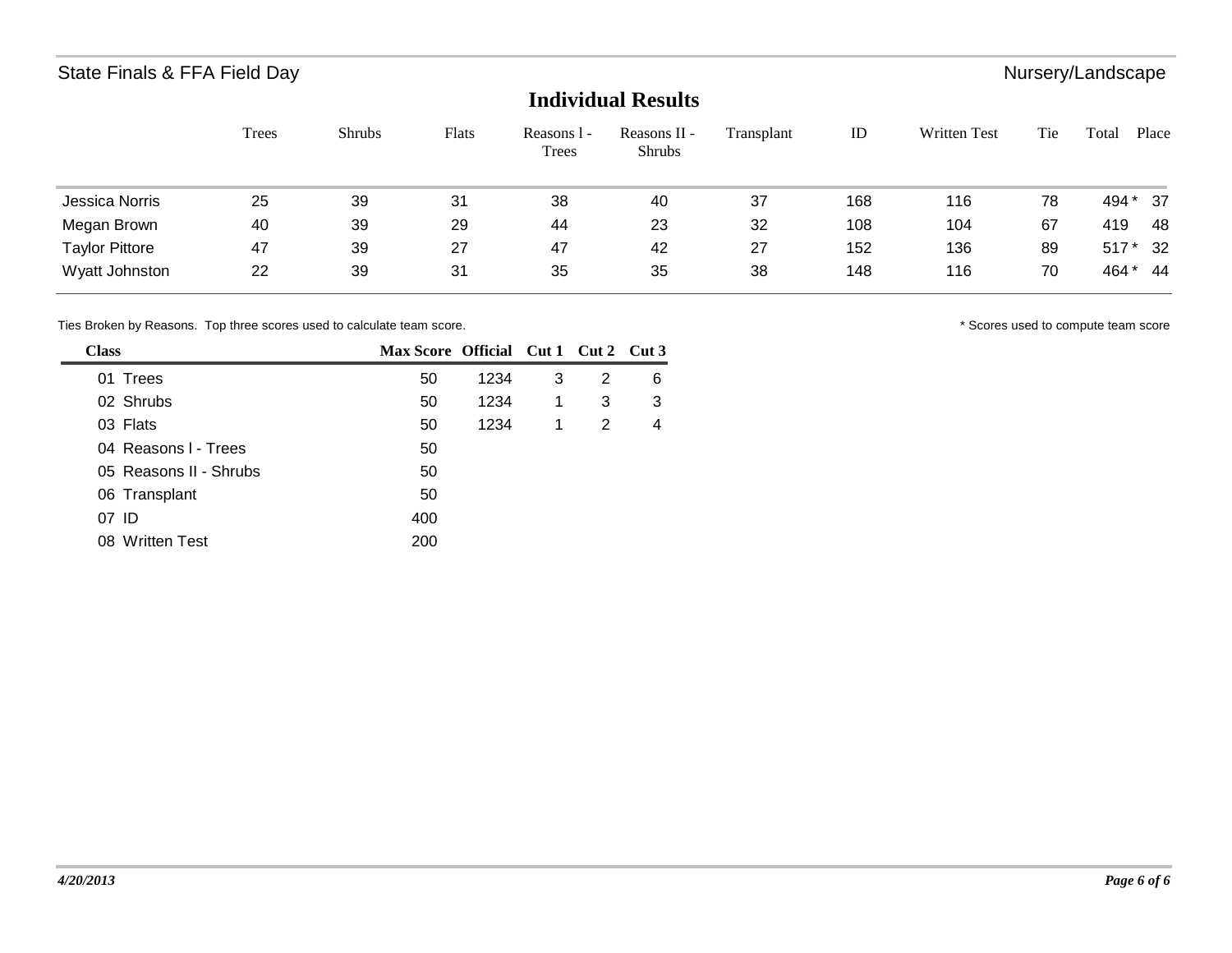# State Finals & FFA Field Day **Nursers** Channel Control of the Nursers of Nursery/Landscape

# **Team Results**

|                  | <b>Trees</b> | Shrubs | Flats | Reasons 1 -<br><b>Trees</b> | Reasons II -<br>Shrubs | Transplant | ID   | Written Test | Tie | Total Place |                         |
|------------------|--------------|--------|-------|-----------------------------|------------------------|------------|------|--------------|-----|-------------|-------------------------|
| Ann Sobrato      | 109          | 117    | 99    | 138                         | 110                    | 102        | 304  | 316          | 248 | 1295        | 15                      |
| Atwater          | 124          | 117    | 85    | 148                         | 132                    | 131        | 892  | 416          | 280 | 2045        | $\mathbf{3}$            |
| Clovis           | 76           | 111    | 85    | 140                         | 115                    | 139        | 936  | 396          | 255 | 1998        | 4                       |
| Escalon-A        | 106          | 113    | 85    | 131                         | 60                     | 103        | 200  | 296          | 191 | 1094        | 19                      |
| Escalon-B        | 121          | 116    | 93    | 129                         | 77                     | 59         | 96   | 308          | 206 | 999         | 21                      |
| Etna             | 77           | 119    | 85    | 117                         | 102                    | 81         | 180  | 356          | 219 | 1117        | 18                      |
| Fallbrook        | 119          | 125    | 85    | 126                         | 105                    | 121        | 528  | 432          | 231 | 1641        | 8                       |
| Fowler           | 91           | 131    | 97    | 128                         | 67                     | 102        | 352  | 400          | 195 | 1368        | 13                      |
| Hanford          | 128          | 117    | 85    | 142                         | 136                    | 119        | 1024 | 440          | 278 | 2191        | $\overline{\mathbf{1}}$ |
| Hemet            | 107          | 138    | 94    | 134                         | 98                     | 105        | 176  | 284          | 232 | 1136        | 17                      |
| Kerman           | 83           | 105    | 97    | 121                         | 90                     | 96         | 496  | 308          | 211 | 1396        | 11                      |
| Las Plumas       | 142          | 114    | 89    | 143                         | 121                    | 107        | 732  | 388          | 264 | 1836        | 6                       |
| Las Plumas-B     | 41           | 39     | 29    | 44                          | 44                     | 31         | 100  | 144          | 88  | 472 24      |                         |
| Littlerock       | 122          | 131    | 94    | 142                         | 106                    | 100        | 456  | 312          | 248 | 1463        | 10                      |
| Los Molinos      | 132          | 117    | 81    | 147                         | 120                    | 127        | 696  | 380          | 267 | 1800        | $\overline{7}$          |
| Madera           | 103          | 105    | 105   | 129                         | 92                     | 110        | 864  | 468          | 221 | 1976        | $5\phantom{.0}$         |
| Menifee-Heritage | 81           | 101    | 97    | 128                         | 102                    | 95         | 336  | 368          | 230 | 1308        | 14                      |
| Patterson        | 83           | 124    | 119   | 105                         | 89                     | 80         | 108  | 260          | 194 | 968         | 22                      |
| Perris-A         | 98           | 117    | 93    | 124                         | 124                    | 110        | 1032 | 428          | 248 | 2126        | $\overline{2}$          |
| Perris-B         | 63           | 81     | 58    | 79                          | 60                     | 62         | 148  | 216          | 139 | 767         | 23                      |
|                  |              |        |       |                             |                        |            |      |              |     |             |                         |